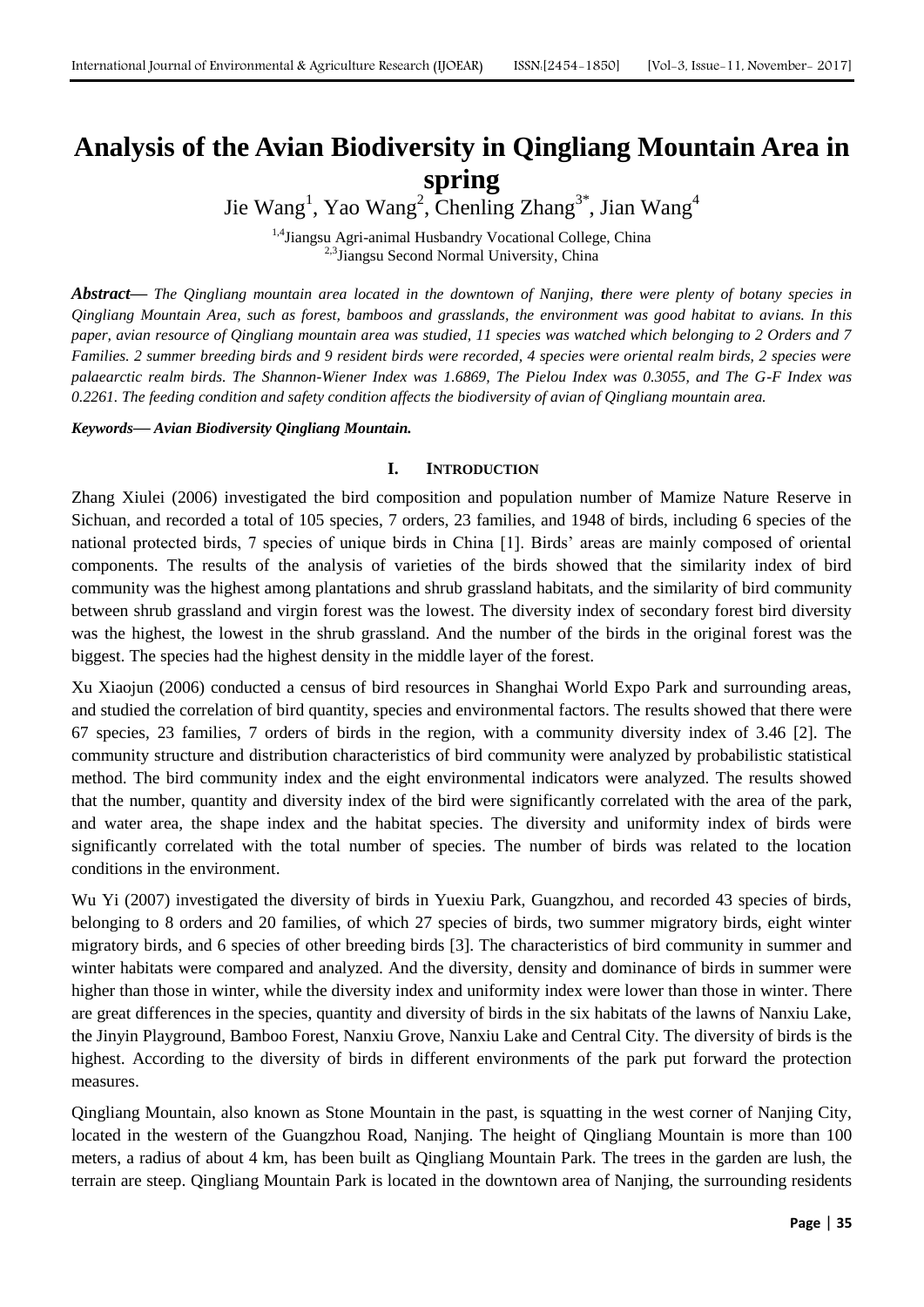gathered, shops everywhere, from 2006 onwards, Qingliang Mountain Park free to the public, as a city of Green Island, gets more and more attention from the public, this article started from the Qingliang Mountain area Bird diversity, trying to analyze the composition of the birds to reflect the urbanization process on the impact of urban birds and the evaluation of the environment.

# **II. MATERIAL AND METHOD**

# **2.1 Survey using sample method**

A number of samples are selected in different habitat types, and the number and type of birds are recorded and heard by the investigators in the sample.

## **2.2 Using the sample line survey**

In different habitat types selected in different lines, and the investigators observed on both sides of the sample line.

And record the type and number of birds within 50 meters, each sample line repeated investigation; use the repeated observed average as a statistical basis.

At the time of observation, only birds in the opposite direction of flight are counted. The survey was completed from 20 March 2008 to 10 April 2008, and the sample and sample lines are shown in Figure 1. Selected samples are more concentrated birds of woodland and bushes; sample line is taken in the park within the road.

# **2.3 Diversity index**

Shannon-Weaver diversity index

$$
H' = -\sum_{i=1}^{s} \frac{n_i}{n} \ln \frac{n_i}{n}
$$

s: species number; n<sub>i</sub>: the number of biological individuals; n: the total number of individual individuals

The statistics of the evenness index were calculated using the pielou index

*J=H'/Hmax*

 $H_{max}$  = Ln S, s is the number of species

G-F index analysis:

Use the distribution of birds and mammals, and the Shannon-Wiener index based on the information measure, the species diversity of DG, the diversity DF and the standardized GF index were calculated and defined: if there is only one species in one region or only a few species distributed in different families, the definition of the region GF index is zero.

1) F index, DF:

In a particular section k:

$$
D_{Fk} = \sum_{i=1}^{n} \rho i \ ln \rho i
$$

 $pi =$ ski / Sk, Sk = the number of species in the k group in the directory, ski = the number of species in the family, and  $n = k$ . F index for a region:

$$
D_F = \sum_{k=1}^m D_{Fk}
$$

 $m =$  the number of subjects in the list of birds or beasts.

2) G index, DG:

$$
D_{\rm G} = -\sum_{j=1}^{\rho} D_{\rm Gi} = -\sum_{j=1}^{\rho} q_j \ln q_j
$$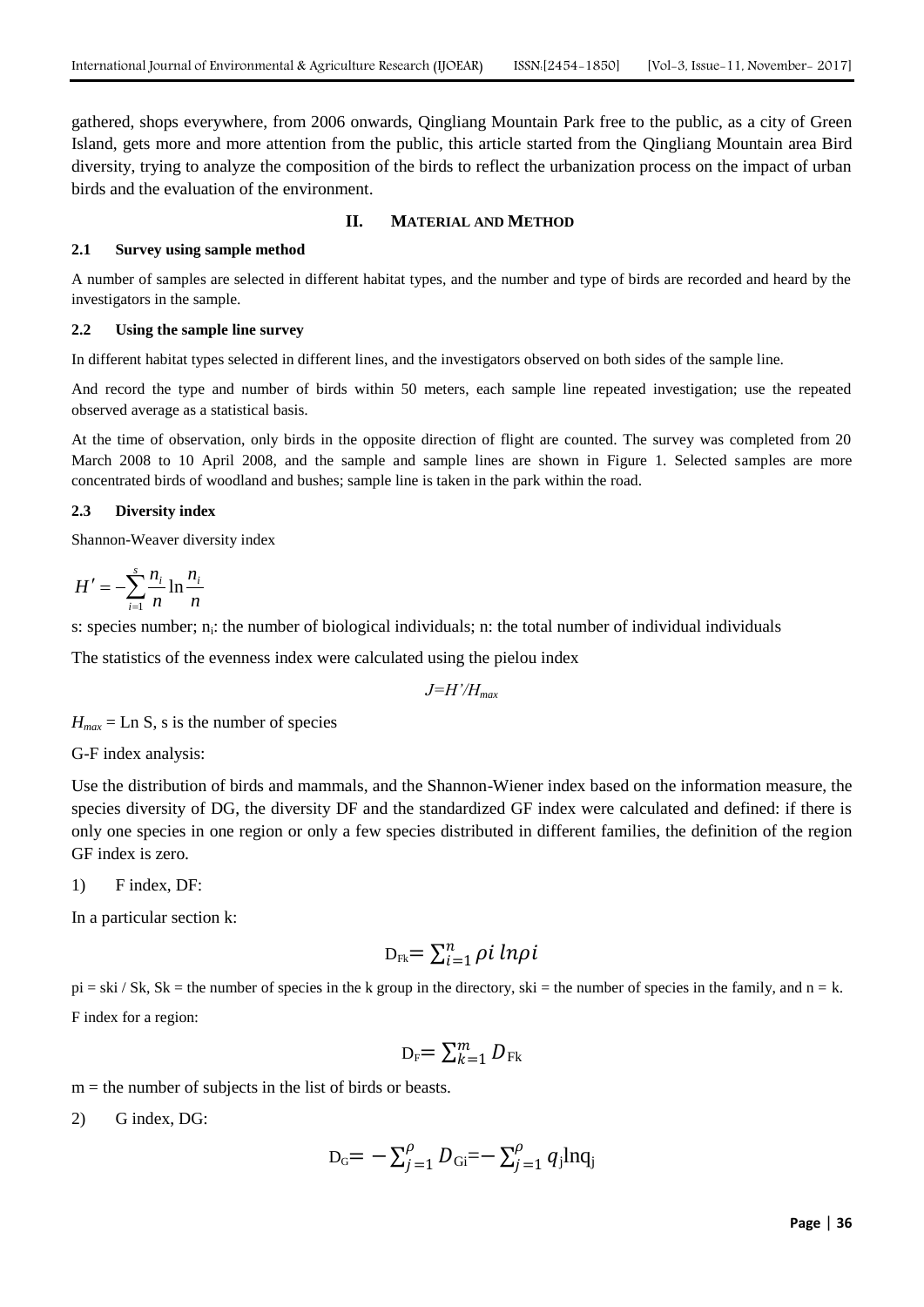Where:  $q_j = s_j / s$ , S = the number of species in the bird or beast in the list,  $s_j$  = the number of species in the j genus of the bird or the beast,  $p =$  the number of species in the bird or the beast.

3) G-F index:

$$
D_{\text{G-F}}=1-\frac{D_G}{D_F}
$$

If all the families of the bird or the beast are single species, ie  $DF = 0$ , the G-F index of the area is specified to be zero,  $D_{G-F}$  = 0.

G-F index characteristics:

(1) The more non-single species, the higher the G-F index. Since  $p_i = s_{ki} / S_k = 1$ ;  $D_{Fk} = 0$ ; the contribution of single species to F index (DF) is zero, the more non-single species, the  $\frac{D_G}{D_G}$  $\frac{a}{D_F}$  smaller, the higher the G-F index.

(2) The G-F index is a measure of 0 to 1.  $D_G$  is the diversity of the  $D_F$  subclasses, with reference to Pielou,  $D_G \le D_F$ , so, generally,  $0 \leq \frac{D_G}{D_G}$  $\frac{D_G}{D_F} \leq 1.$ 

# **III. RESULTS AND ANALYSIS**

**TABLE 1**

## **3.1 Results**

| LIST OF BIRDS OBTAINED FROM THE SURVEY |               |              |                        |                     |                     |  |
|----------------------------------------|---------------|--------------|------------------------|---------------------|---------------------|--|
| <b>Birds</b>                           | Order         | Family       | <b>Migration habit</b> | <b>Distribution</b> | <b>Habitat type</b> |  |
| Turdus merula                          | Passerine     | Muscicapidae | Residents              | Oriental Region     | L, D                |  |
| Pycnonotus sinensis                    | Passerine     | Pycnonotidae | Residents              | Oriental Region     | L                   |  |
| Cettia fortipes                        | Passerine     | Sylviidae    | Residents              | Oriental Region     | L                   |  |
| Garrulax perspicillatus                | Passerine     | Sylviidae    | Residents              | Widespread          | L, G                |  |
| Parus major                            | Passerine     | Paridae      | Residents              | Widespread          | G, D<br>L.          |  |
| Streptopelia chinensis                 | Columbiformes | Columbidae   | Residents              | Oriental Region     | ┶                   |  |
| Streptopelia orientalis                | Columbiformes | Columbidae   | Residents              | Widespread          | L, D                |  |
| Eophona migratoria                     | Passerine     | Fringillidae | Migrants               | Palaearctic realm   | L, D                |  |
| Eophona sp.                            | Passerine     | Fringillidae | Migrants               | Palaearctic realm   | L                   |  |
| Cyanopica cyana                        | Passerine     | Corvidae     | <b>Residents</b>       | Widespread          | L                   |  |
| Pica pica                              | Passerine     | Corvidae     | Residents              | Widespread          | L,<br>D             |  |

*Description: (1) "ancient" ancient north boundary, "East" Oriental world, "wide" for the wide variety; "winter" winter migratory birds, "stay" to stay birds. (2) L-woodland, G-shrub, D-land. (3) In the column of the International Protection Agreement, the R-generation refers to the type of protection in the Sino-Japanese Migratory Bird Protection Agreement.*

**TABLE 2 SPECIES QUANTITY COMPOSITION**

| DI BULDO OCARVITTI COMITODITION |               |                   |  |  |  |  |
|---------------------------------|---------------|-------------------|--|--|--|--|
| <b>Birds</b>                    | <b>Number</b> | <b>Habitat</b>    |  |  |  |  |
| Eophona sp.                     |               | tree              |  |  |  |  |
| Turdus merula                   | land<br>6     |                   |  |  |  |  |
| Streptopelia orientalis         | Tree and land |                   |  |  |  |  |
| Pica pica                       |               | tree              |  |  |  |  |
| Pycnonotus sinensis             | 46            | tree              |  |  |  |  |
| Cettia fortipes                 | 3             | tree              |  |  |  |  |
| Garrulax perspicillatus         | 6             | Tree, land, Shrub |  |  |  |  |
| Parus major                     | 6             | Tree, land, Shrub |  |  |  |  |
| Streptopelia chinensis          | 4             | Tree and land     |  |  |  |  |
| Eophona migratoria              | 50            | tree              |  |  |  |  |
| Cyanopica cyana                 |               | tree              |  |  |  |  |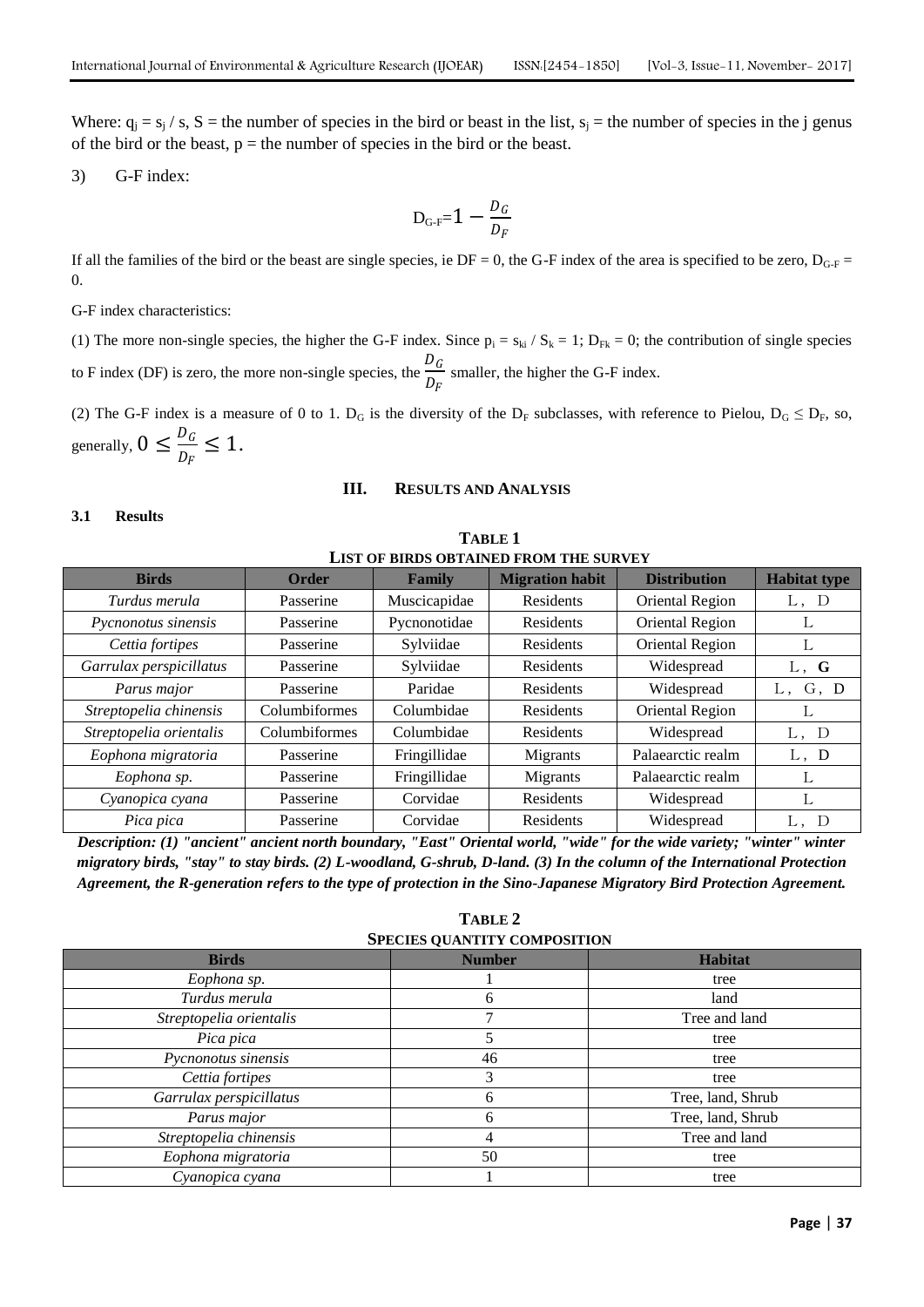There were 11 species of spring birds in the area, which belonged to 2 orders and 7 families, accounting for 135, accounting for 81.82% of stay birds and 18.18% for winter migrants (Table 1). There were 4 species of birds in the eastern part of the region, accounting for 36.36% of the birds in the region, and 2 species of ancient north boundary birds, accounting for 18.18%, and 5 species that were widely distributed in the Oriental and Palaearland, accounting for 45.46%. The survey found only one species of protected birds in the region, belonging to the protected species of Sino-Japanese migratory birds, accounting for only 9.99% of the total number of birds. From the quantitative point of view (Table 2), *Pycnonotus sinensis* and Black-tailed Worries were the dominant species in the Qingliang Mountain area in spring, and the number of turtles, big tits, black-faced babes and blackbirds were also more, all were common species for spring.

## **3.2 Analysis**

#### **3.2.1 Retro birds and migratory birds and floristic analysis**

The observation of the spring birds in Qingliang Mountain area showed that stay birds were accounting 81.82%, 18.18% were winter birds, and most of the birds were resident birds. There were 4 species of birds in the eastern part of the region, accounting for 36.36% of the birds in the region, and 2 species of the ancient north boundary birds, accounting 18.18% of the birds, and 5 species were widely distributed in the Oriental and Palaearland, accounting for 45.46%.

#### **3.2.2 Analysis of the protected birds**

Only one case was observed, the *Eophona migratoria*, belonging to the Sino-Japanese migratory protection agreement.

### **3.2.3 Analysis of ecological types**

Observations of the 11 species of birds are distributed in the woodland. Blackbirds, big tits, mountain tigers, magpies and *Eophona migratoria* are in the ground activities, black noodles and large tits in the shrub activities, large tits habitat type more in the woodland, and also active in shrubs and the ground.

# **3.2.4 Related Statistical Analysis**

The Shannon-Weaver diversity index was 1.6869 and the pielou evenness index was 0.3055.

G-F index analysis, the spring birds  $D_F = 2.7728$ ,  $D_G = 2.1458$  and the G-F index were 0.2261.

## **IV. DISCUSSION**

Through the analysis of the diversity of birds in Qingliang Mountain, the species and quantity of birds were obtained, and the diversity analysis was carried out to evaluate the surrounding environment of Qingliang Mountain, so as to provide quantitative basis for the corresponding protection and monitoring measures for urban ecological construction provide evidence. In recent years, due to the development of economic resources in the region, human disturbance and damage are becoming increasingly serious, so the investigation of the situation of bird resources in the study area, and strengthen the protection of bird resources in the region, are very important in protect the species resources and maintain ecological balance. [4].

The oriental boundary is not obvious from the nature of the winter birds in the region. The increase of the northern part of the birds in the region is related to the flying ability of the birds themselves and the migration to the winter. The main reason may be that Jiangsu is located at the junction of the Oriental and the ancient North boundary, the fauna composition has two characteristics at the same time, and Jiangsu in Australia - Siberian bird migration line, which is the definitely road of a lot of migratory birds. So in the spring the keep birds and migratory birds can be observed at the same time.

From the quantitative point of view, the dominant birds are *Pycnonotus sinensis* and *Eophona migratoria*, *Pycnonotus sinensis* is a medium-sized (19 cm) olive *Pycnonotus sinensis*. Eyes have a white wide stretch to the neck, black head slightly feathers, mustache black, hip white. The color of the young birds' head is olive; their chest is gray and striped. This is named after the *Pycnonotus sinensis*, the call is twittering and simple and no rhythm of the call is widely distributed in most of the country, often clustered in the shrubs, mangroves and forest garden. Lively, crowded on the fruit tree activities, and sometimes from the habitat flight predation. Also known as white head or Pulsatilla. Black tail wax mouth is slightly larger (17 cm) and the pier of the birds, with a huge yellow and black mouth. Breeding male shape is very similar to a black hood, body gray, and wings near black. Female is like a male but a black head. Young birds like brown but heavier brown. The song is a series of whistles and tremolo, euphemistic. They widely distributed in the southeastern region of China, the distribution of: local common. Generally inhabit in the woodland and orchards.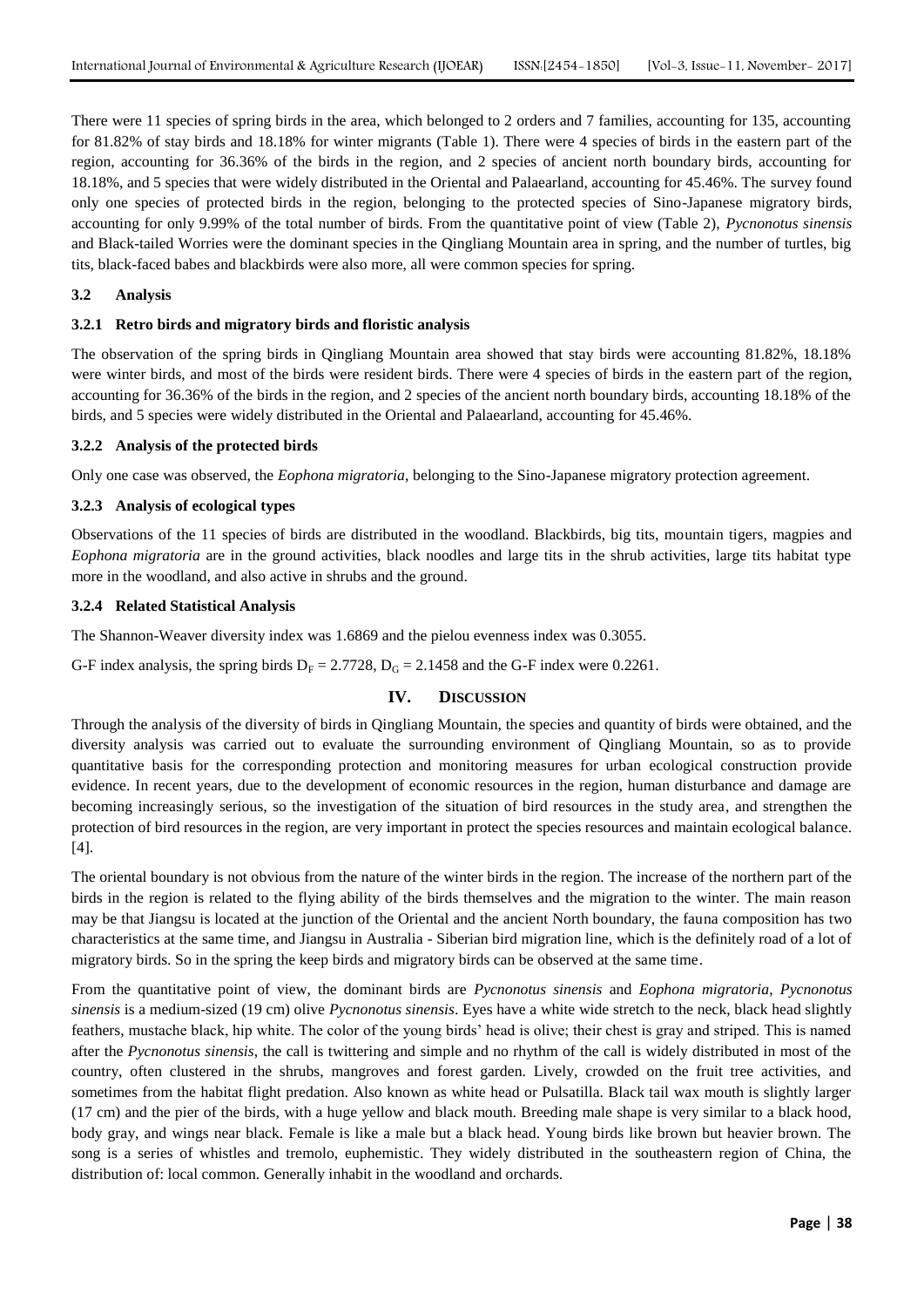*Eophona migratoria* is the songbird that has wonderful sounds, Nanjing people have the tradition of raising the mouthbirds, in the Nanjing local chronicles on the use of the mouthbirds for the performance of the record, the sale of mouthbirds business can often seen in the Confucius Temple flowers and birds market ,The population of the mouthbirds in Qingliang Mountain area reached more than 50, and former cooperation with the Jiangsu Provincial Department of Agriculture and Forestry, found that someone in the Qingliang Mountain area to capture the mouthbirds, thus there should be more effective protection to make in the spring Qingliang Mountain area .

Large tits are act in the woodland, shrubs and the ground, the common name "brush througher", naturally like to move, and in the branches or the ground continually to move to find food. [7] Blackbirds, mountain turtles and magpies also have activities on the ground; the main reason is that these birds need to seek grass seeds or insects on the ground. Bead neck and dove have the body color that is close to the wild and more difficult to distinguish, but the two birds of different ecological types, bead neck doves generally only in the woodland activities, and mountain turtles often in open or farmland activities, this ecological characteristics can be used as the basis for the resolution of telling the two similar birds [8].

In comparison with other people's findings, in this study, the diversity of birds was lower and the uniformity was lower in spring. This shows that the biodiversity of birds in the Qingliang Mountain area is not well protected, and there are some problems with dominant species and other species. This may be due to the spring season is the migration of birds, some species of birds will also have a distribution of the distribution area, while some migratory birds transit, will have an impact on diversity and evenness. [9] But on the whole, the Qingliang Mountain area has more frequent human activities and has a greater impact on bird activities, so the diversity of birds is not rich in the expected.

In this survey, only bird species and pigeon-shaped birds were found. The number of birds was less, only 7 families. Most of the birds belonged to the locusts. The Qingliang Mountain area belonged to the typical type of birds liked habitat. More surprisingly, in this survey, did not find Nanjing common birds, sparrows but found more *Pycnonotus sinensis*, Li Yongmin (2005) pointed out that with the socio-economic development, In the past 10 years, the urban and rural ecological environment in Wuhu City has undergone great changes, which has made great changes in the community structure of birds. Compared with historical data, the rate of sparrows in Wuhu City is reduced from 45.64 per hour to 14.403 per hour, and the meeting rate of bluish blossom increased from 2.35 per hour to 47.27 per hour, and *Pycnonotus sinensis* was replaced by tree. The sparrow became the absolute dominant species of garden birds in Wuhu. There are cities in Hangzhou and other places in the farmland habitat [tree] sparrow and swallows have a significant decline. In the rural area the housing structure changes and pesticides, fertilizers in large quantities using, there may be the cause of this phenomenon. In the summer, in the farmland roadside shrub or sponge gourd, often can see dozens to hundreds of mercerized starling cluster activities, so that the meeting rate of encounter reached 46.862 per hour, such a high density is worth discussion [10].

The spring birds in the Qingliang Mountain area,  $DF = 2.7728$ ,  $DG = 2.1458$  and the GF index was 0.2261. Among them, the F index was significantly lower, because the single species were more in the calculation, The F index, and G index is not high, because the single species are more, single family also more. At the same time, the composition of the spring birds is only a small part of the annual composition of birds in a region, the diversity of the assessment is more one-sided, but also only typical and not universal significance, therefore, it can be inferred that if the Qingliang Mountain area birds The class composition makes a systematic monitoring that will provide more comprehensive data and results.

# **V. CONCLUSION**

## **5.1 Relationship between species and quantity and season**

On the whole, there are few types of birds in the spring of Qingliang Mountain area, which are not high in number, low in diversity, and low in uniformity and obvious in dominant species. This may be due to the beginning of the snowstorm, causing a large number of birds died, while the disaster also affected the migration and reproduction of birds. In February 2008, the Naval Air Force Nantong Airport Bird Survey was conducted to find the phenomenon of summer breeding of summer black birds in winter. This phenomenon can be used as evidence of a low number of bird species in Qingliang Mountain area.

### **5.2 Relationship between species and quantity and human activity**

The distribution of birds and human activities have a great relationship between the activities of birds are generally human activities or less disturbed areas, Qingliang Mountain area of human interference is large, and because of the winter bird biological characteristics and Ecological habits, resulting in the habitat of the species is small and uneven distribution, the